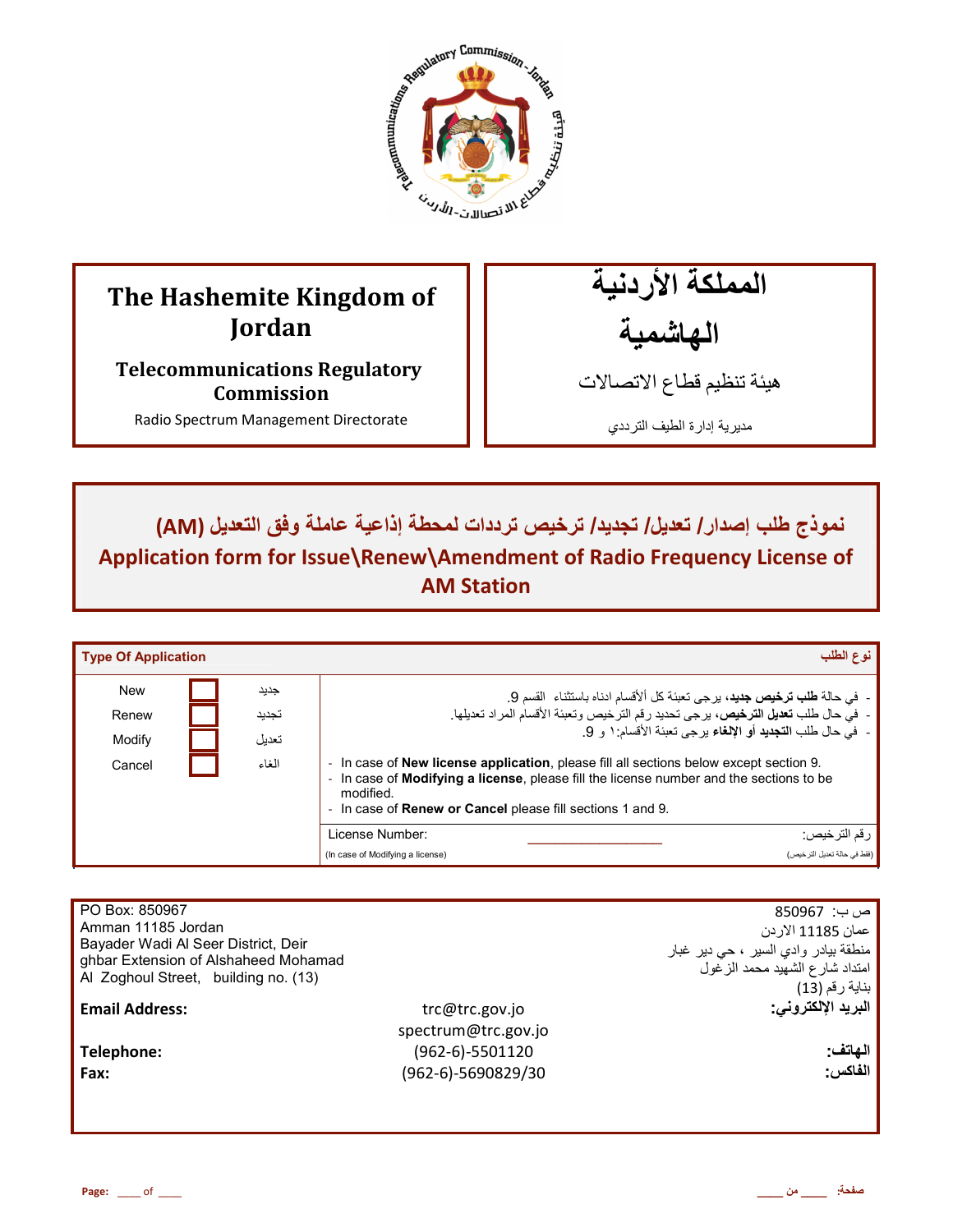

### دائرة إدارة الطيف الترد*دي* **Radio Spectrum Management Department**

نموذج طلب لترخيص/تجديد/تعديل ترددات لمحطة إذاعية عاملة وفق التعديل AM

 **Application form for Issue\Renew\Amendment of Radio Frequency License of AM Station**

رم رg' دم اط+ب: **\_\_\_\_\_\_\_\_\_\_\_\_\_\_\_\_\_\_\_\_\_\_** :number Reference Applicant

dd / mm / yyyy

İ

| l1.<br>Administrative Information (to be filled by Applicant)                                                                                                                                                                                                                                                                    |                                            |                                                                                                                                                                                                         |                   | معلومات ادارية (تعبأ من قِبل مُقدم الطلب) |                                                                                    |                |
|----------------------------------------------------------------------------------------------------------------------------------------------------------------------------------------------------------------------------------------------------------------------------------------------------------------------------------|--------------------------------------------|---------------------------------------------------------------------------------------------------------------------------------------------------------------------------------------------------------|-------------------|-------------------------------------------|------------------------------------------------------------------------------------|----------------|
| 1.1                                                                                                                                                                                                                                                                                                                              | اسم المرخص له / Licensee Name              |                                                                                                                                                                                                         |                   |                                           |                                                                                    |                |
| 1.2                                                                                                                                                                                                                                                                                                                              | ر مز المستخدم / User ID<br>your User ID) / | (Fill "Applicant Identification form", in case you are a new applicant or you do not have<br>(الرجاء تعبئة "طلب تحديد هوية مقدم الطلب " في حال كنت تقدم طلب لأول مرة أو لا تعرف ر مز المستخدم الخاص بك) |                   |                                           |                                                                                    |                |
| 1.3                                                                                                                                                                                                                                                                                                                              |                                            | الشخص المخول بالتوقيع / Authorized Person                                                                                                                                                               |                   |                                           |                                                                                    |                |
| 1.4                                                                                                                                                                                                                                                                                                                              | المسؤول التقنى / Technical Contact         |                                                                                                                                                                                                         |                   |                                           |                                                                                    |                |
| أتعهد بأن المعلومات المذكورة في هذا الطلب وأيّ معلومات أخرى مرفقة به، هي معلومات صحيحة. كما أنني أتعهد بأنني اطلعت على جميع القوانين والقرارات                                                                                                                                                                                   |                                            |                                                                                                                                                                                                         |                   |                                           |                                                                                    |                |
|                                                                                                                                                                                                                                                                                                                                  |                                            |                                                                                                                                                                                                         |                   |                                           | والشروط المنظمة للترخيص الراديوي والتي يجب على الإلتزام بها لحين صدور هذا الترخيص. |                |
| I certify that the information on this form and any other information given in support of this application are correct. I also certify that I<br>have read the TRC Regulations and the licensing terms and conditions Specified by the TRC which I shall abide by throughout the<br>process until issuance of the radio license. |                                            |                                                                                                                                                                                                         |                   |                                           |                                                                                    |                |
|                                                                                                                                                                                                                                                                                                                                  |                                            |                                                                                                                                                                                                         |                   |                                           |                                                                                    |                |
|                                                                                                                                                                                                                                                                                                                                  | Date Of Submission:                        |                                                                                                                                                                                                         | تاريخ تقديم الطلب | Signature/Seal:                           |                                                                                    | التوقيع/الختم: |

| For Administrative use Only<br>2. |                                                                                        |                |                     | للاستخدام الاداري فقط |          |
|-----------------------------------|----------------------------------------------------------------------------------------|----------------|---------------------|-----------------------|----------|
| 2.1                               | المرجع /TRC Reference Number                                                           |                |                     |                       |          |
| 2.2                               | Name of TRC Employee who received the application/<br>إسم موظف الهيئة الذي استلم الطلب |                |                     |                       |          |
| receipt:                          | Date of Application                                                                    | dd / mm / yyyy | تاريخ استلام الطلب: | Signature:            | النوقيع: |

I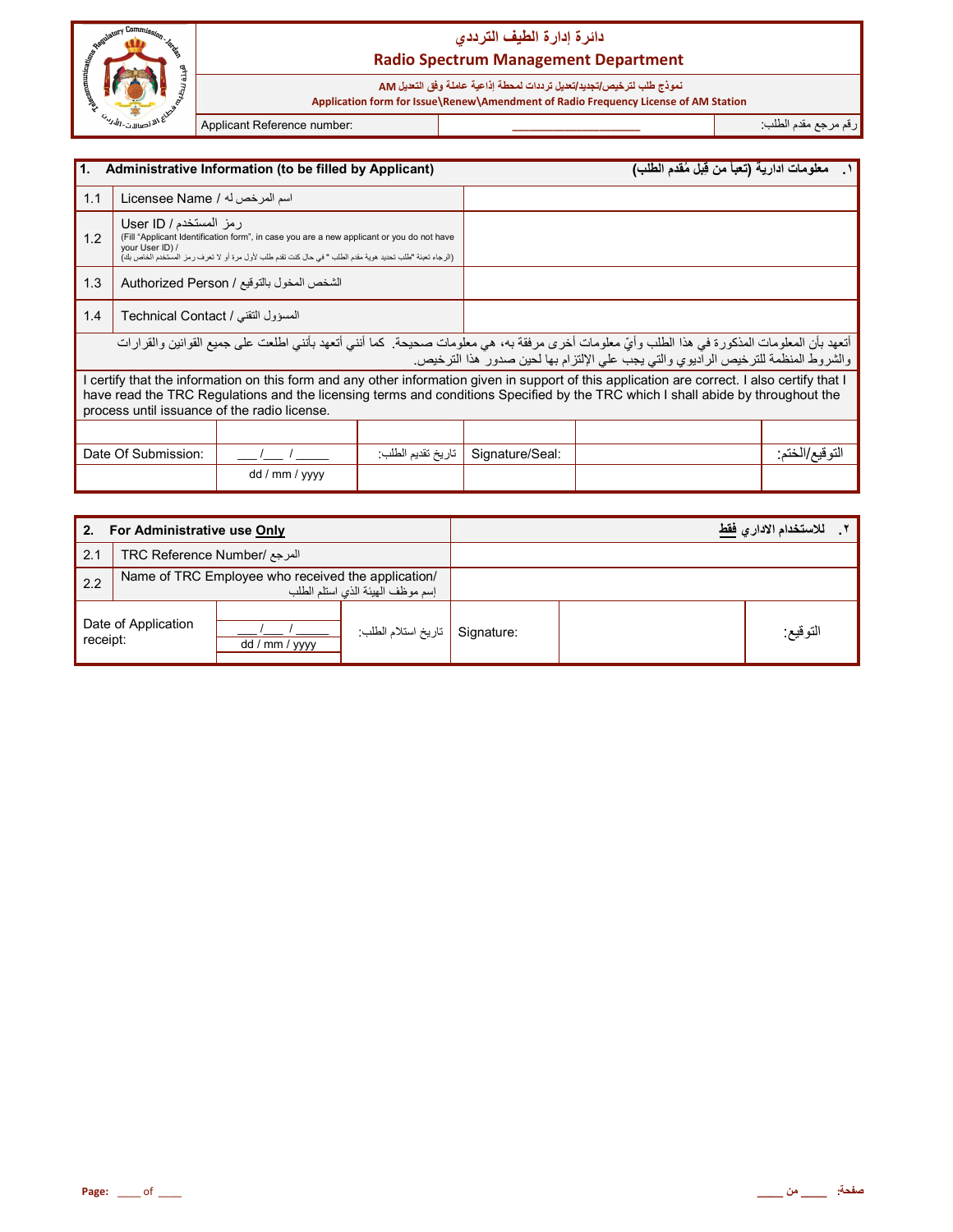

| I3. | <b>Geographical information</b> | المعلومات الجغرافية<br>$\mathbf{r}$ |
|-----|---------------------------------|-------------------------------------|
| 3.1 | اسم الموقع / Site name          |                                     |
| 3.2 | خط الطول / Longitude            | Deg.<br>Min.<br>Sec.                |
| 3.3 | خط العرض / Latitude             | N<br>Min.<br>Deg.<br>Sec.           |

| 14. | <b>Area of Service</b>                                        |                                                 |                                                        |                                    |                                    |                                                     | منطقة الخدمة<br>્ ≴                                    |
|-----|---------------------------------------------------------------|-------------------------------------------------|--------------------------------------------------------|------------------------------------|------------------------------------|-----------------------------------------------------|--------------------------------------------------------|
| 4.1 | نوع منطقة الخدمة / Service Area Type                          | Circular Area<br>(fill fields 4.2, 4.3 and 4.4) | منطقة دائر ية<br>(برجي تعبئة الأقسام<br>4.4 و4.4 (4.4) | Governorate<br>(fill field $4.5$ ) | المحافظة<br>(يرجى تعبئة القسم ٤.٥) | Kingdom wide<br>(Do not fill the<br>sections below) | على مستوى المملكة<br>(يرجى عدم تعبنة الأقسام<br>أدناه) |
| 4.2 | Center of Service Area Longitude<br>خط طول محور منطقة الخدمة/ | Е<br>Min.<br>Sec.<br>Dea.                       |                                                        |                                    |                                    |                                                     |                                                        |
| 4.3 | Center of Service Area Latitude /<br>خط عرض محور منطقة الخدمة |                                                 | Deg.                                                   | N<br>Min.                          | Sec.                               |                                                     |                                                        |
| 4.4 | Radius of Service Area (Km) /<br>شعاع منطقة الخدمة            |                                                 |                                                        |                                    |                                    |                                                     |                                                        |
| 4.5 | المحافظة / Governorate                                        |                                                 |                                                        |                                    |                                    |                                                     |                                                        |

| 5.  | <b>Station Specific Technical Information</b>                                                                                   |                           | تفاصيل المعلومات التقنية لكل محطة |
|-----|---------------------------------------------------------------------------------------------------------------------------------|---------------------------|-----------------------------------|
| 5.1 | Classification                                                                                                                  | Commercial                | Non-Commercial                    |
| 5.2 | Effective Radiated Power (ERP) [W] for Day-time<br>* القدرة المشعة الفعالة للتشغيل النهاري (W) / Operation                      |                           |                                   |
| 5.3 | Effective Radiated Power (ERP) [W] for Night-time<br>* القدرة المشعة الفعالة للتشغيل الليلي (W) / Operation                     |                           |                                   |
| 5.4 | * إرتفاع الهوائي فوق مستوى الأرض (م) / Antenna height AGL (m)                                                                   |                           |                                   |
| 5.5 | Antenna Height above the mast base (m) / ارتفاع الهوائي عن Antenna Height above the mast base (m)<br>قاعدة البرج أو العامود (م) |                           |                                   |
| 5.6 | كيفية تثبيت الهوائي / Antenna Mounting type                                                                                     | Green Field<br>Wall Mount | Rooftop<br><b>Indoor Solution</b> |

| 6.  | <b>Equipment Details</b>                                                       | تفاصيل الأجهز ة |
|-----|--------------------------------------------------------------------------------|-----------------|
| 6.1 | Manufacturer of the main equipment/<br>ر * الشر كة المصنِّعة للجهاز الرئيسي    |                 |
| 6.2 | * طراز الجهاز الرئيسي/ Model of the main equipment                             |                 |
| 6.3 | Manufacturer of the standby equipment/<br>، الشر كة المصنِّعة للجهاز الإحتياطي |                 |
| 6.4 | طراز الجهاز الإحتياطي/ Model of the standby equipment                          |                 |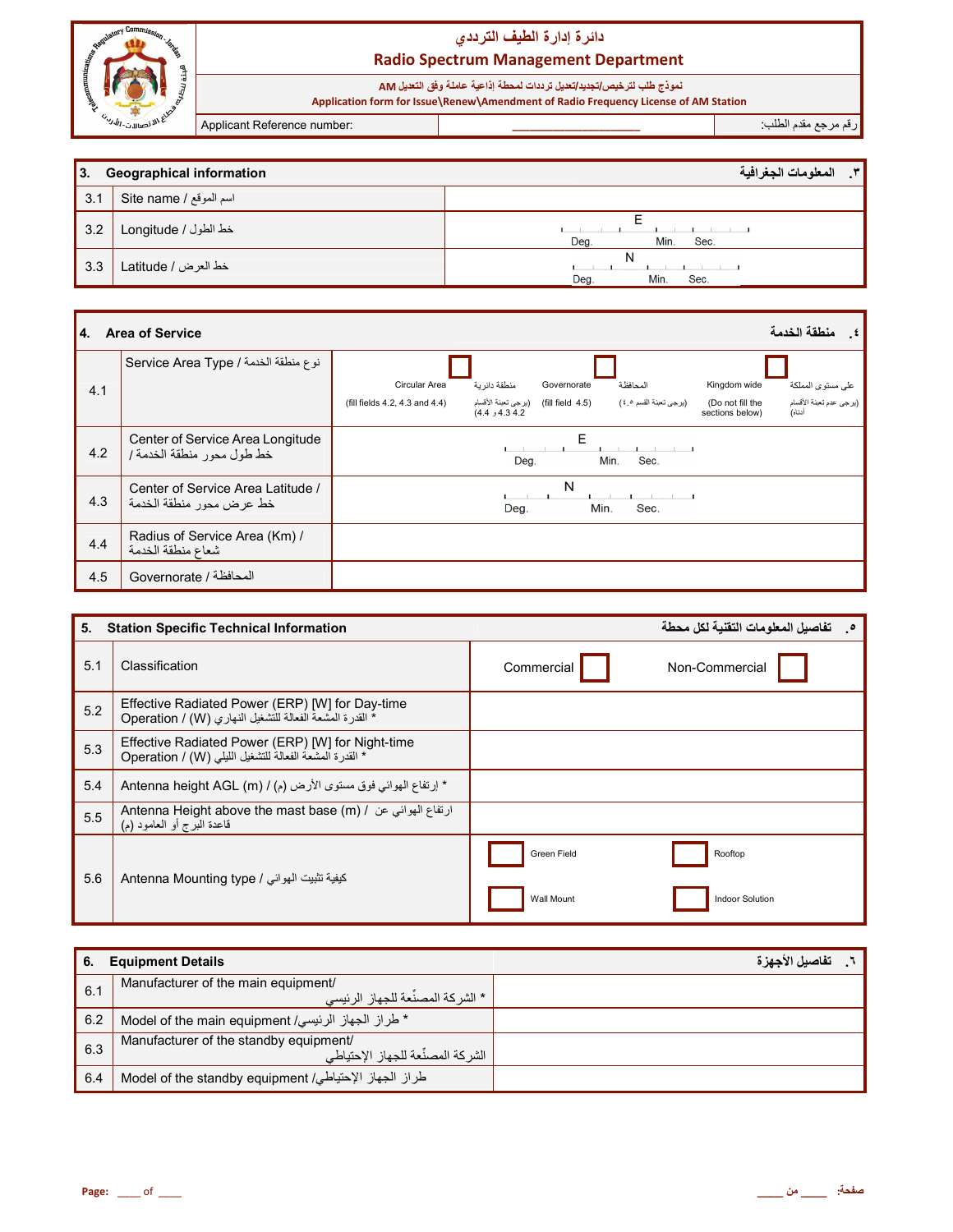

## <mark>دائرة إدارة الطيف الترددي</mark> **Radio Spectrum Management Department**

نموذج طلب لترخيص/تجديد/تعديل ترددات لمحطة إذاعية عاملة وفق التعديل AM

 **Application form for Issue\Renew\Amendment of Radio Frequency License of AM Station**

| 7.  | <b>Day-Time Operation</b>                                   | ٧   التشغيل النهاري |
|-----|-------------------------------------------------------------|---------------------|
| 7.1 | ساعات التشغيل الإعتيادية / Regular hours of Operation (UTC) |                     |
|     | Antenna details                                             | تفاصيل الهوائيات    |
|     | * الشركة المصنعة / Manufacturer   7.2                       |                     |
|     | * الطراز / Model 7.3 Model                                  |                     |
|     | * كسب الهوائي / Antenna gain (dBd) 7.4                      |                     |
|     | نو عية الموائي / Type of Antenna أو عية الموائي             |                     |

| <b>8.</b>       | <b>Night-Time Operation</b>                                 | التشغيل الليلي<br>$\cdot^{\mathsf{A}}$ |
|-----------------|-------------------------------------------------------------|----------------------------------------|
| 8.1             | ساعات التشغيل الاعتيادية / Regular hours of Operation (UTC) |                                        |
| Antenna details |                                                             | تفاصيل الهوائيات                       |
| 8.2             | * الشركة المصنعة / Manufacturer                             |                                        |
| 8.3             | * الطراز / Model                                            |                                        |
| 8.4             | * كسب الهوائي / Antenna gain (dBd)                          |                                        |
| 8.5             | * نوعية الهوائي / Type of Antenna                           |                                        |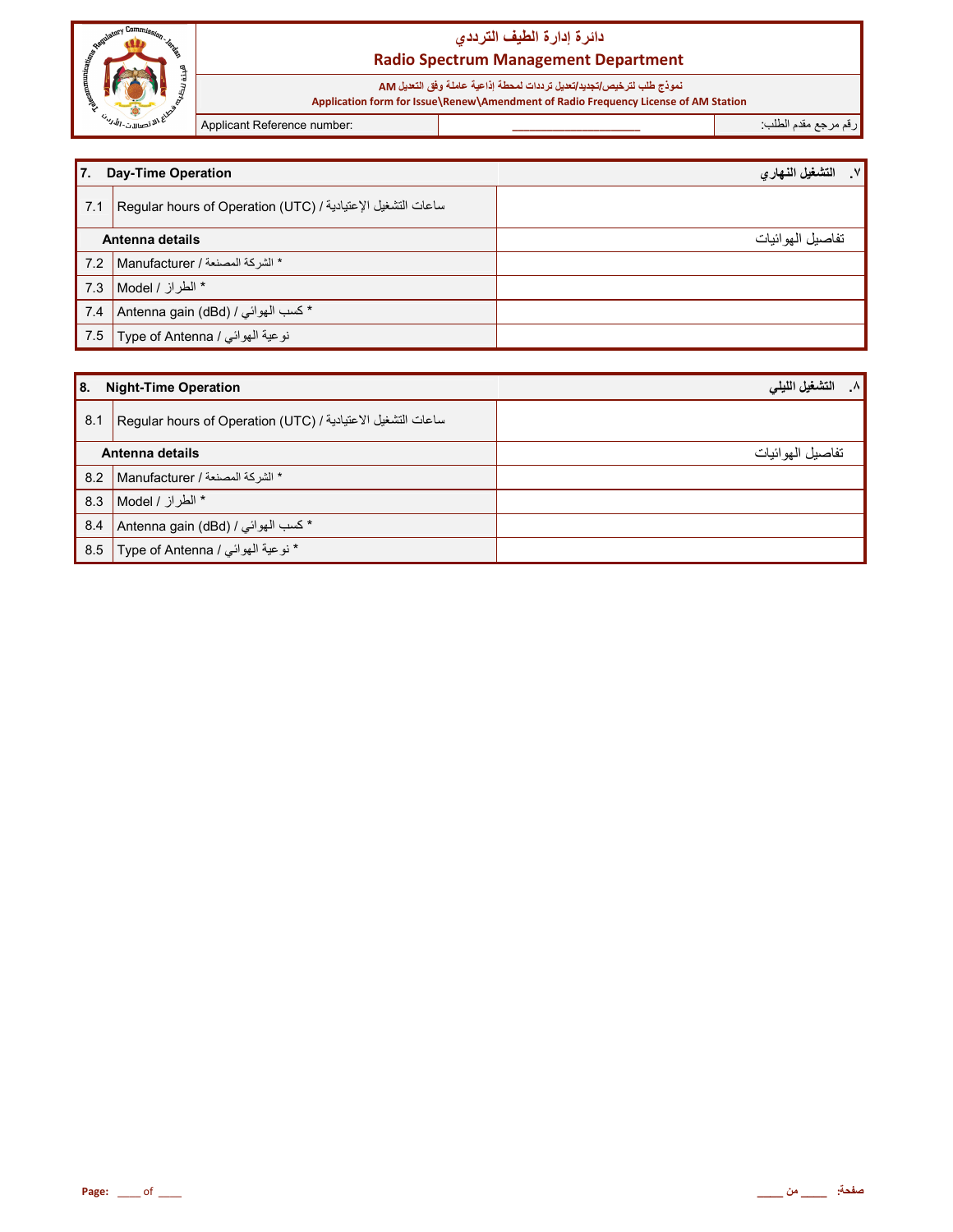

### دائرة إدارة الطيف الترددي **Radio Spectrum Management Department**

نموذج طلب لترخيص/تجديد/تعديل ترددات لمحطة إذاعية عاملة وفق التعديل AM<br>Application form for Issue\Renew\Amendment of Radio Frequency License of AM Station

Applicant Reference number:

رقم مرجع مقدم الطلب

| 9.   | License(s) List                        |                        | ٩. قائمة التراخيص                   |
|------|----------------------------------------|------------------------|-------------------------------------|
|      | (fill only in case of Renew or Cancel) |                        | (تعبأ فقط في حالة التجديد أو الغاء) |
|      | 9.1                                    | 9.2                    |                                     |
| $\#$ | License Number/                        | Expiry Date /          |                                     |
|      | رقم الترخيص                            |                        | تاريخ انتهاء الصلاحية               |
|      |                                        | $\sqrt{1}$             |                                     |
|      |                                        |                        |                                     |
|      |                                        |                        |                                     |
|      |                                        |                        |                                     |
|      |                                        |                        |                                     |
|      |                                        |                        |                                     |
|      |                                        |                        |                                     |
|      |                                        |                        |                                     |
|      |                                        |                        |                                     |
|      |                                        |                        |                                     |
|      |                                        |                        |                                     |
|      |                                        |                        |                                     |
|      |                                        |                        |                                     |
|      |                                        |                        |                                     |
|      |                                        |                        |                                     |
|      |                                        |                        |                                     |
|      |                                        |                        |                                     |
|      |                                        |                        |                                     |
|      |                                        |                        |                                     |
|      |                                        |                        |                                     |
|      |                                        |                        |                                     |
|      |                                        |                        |                                     |
|      |                                        |                        |                                     |
|      |                                        |                        |                                     |
|      |                                        | $\sqrt{ }$             |                                     |
|      |                                        | $\prime$<br>$\sqrt{ }$ |                                     |

#### Remarks:

If needed please use more than one copy of this page.  $\omega_{\rm c}$ 

<mark>ملاحظات:</mark><br>\_\_\_\_\_\_ عند الحاجة يرجى استعمال اكثر من نسخة من هذه الصفحة<sub>.</sub>